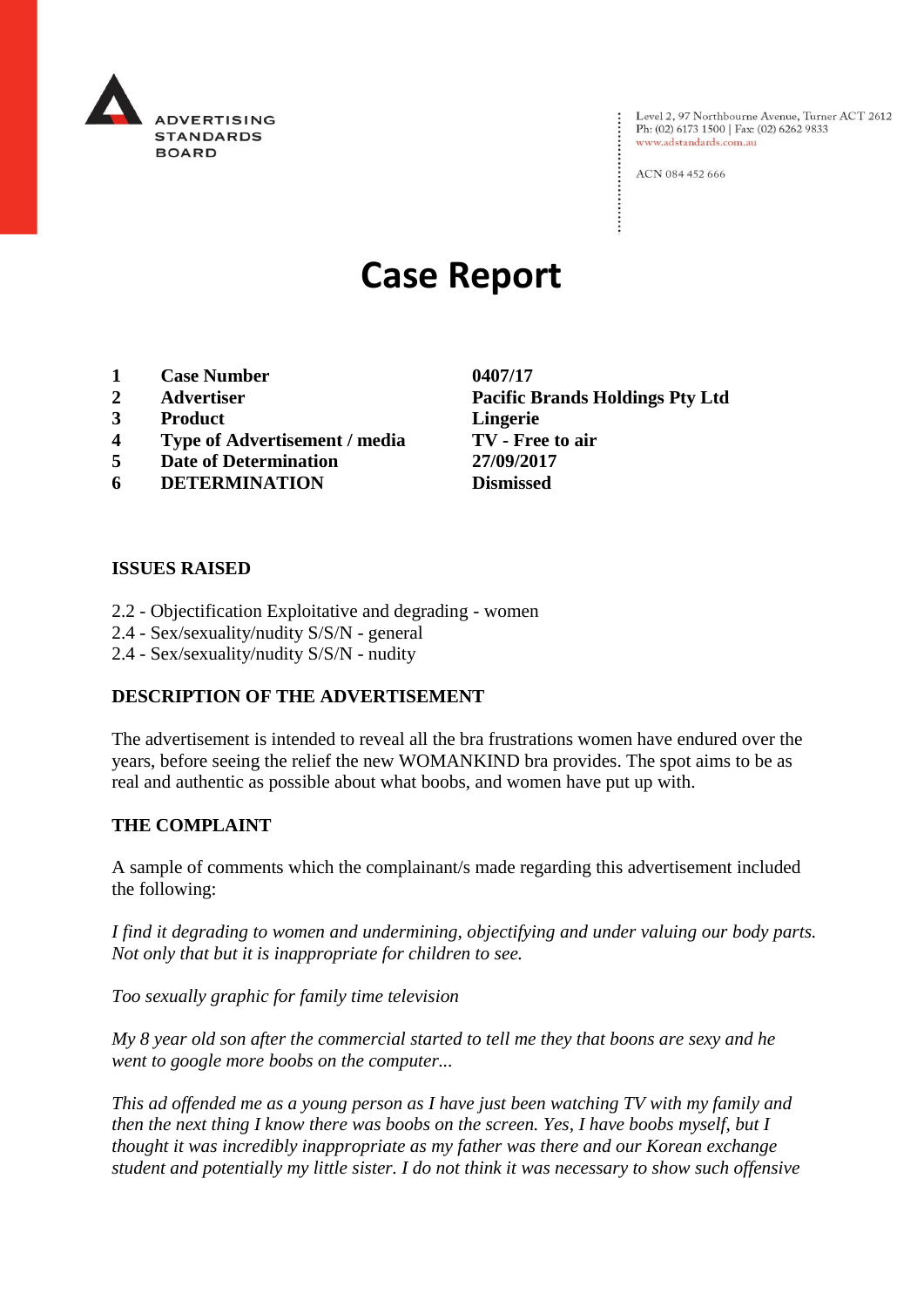*material to tell your audience that you sell good bras. The images shown were extremely close to fully revealing the women's chests, and these are the reasons I think the advertisement was inappropriate and why it offended me.*

*It is inappropriate to be aired at this hour when families and young children are watching TV together.*

*Indecency.... displayed at inappropriate time for children. Unacceptable before 9pm. I don't want my kids looking at this ad. Ad also includes bouncing breasts fully covered by t-shirts not even displaying a product. I doubt they would advertise a bouncing penis so why breasts.*

*This ad might as well just have woman with boobs out one part shod breasts with just a nipple cover. And nipples poking out.They don't need to show all that. They could just show the last bit where they already have a bra on.*

*It is too early in the evening, children watch this & breeds contempt & disrespect for women. A bra can be advertised more tastefully than shown on this ad.*

*The advert was pornographic and degrading to the female body. It was offensive and unsuitable for children. No doubt rapists and the like would be enjoying it. I have written to Berlie but have not received response.*

*Too much on fitting large breasts into bras and at a time when children would be watching.*

*Content subjectifies women. With girls and women with low self-esteem issues and the onslaught of advertisements desensitising people to accept this type of advertising is appropriate and the norm, where does it stop. I've never put in a complaint before however how can Berlei justify that the add content is appropriate and respectful of women and girls. They have pushed the boundaries and why, for additional exposure and attention. Thought Berlei would have had more class. We can choose what printed material we purchase, however it is out of our control the content of advertisements on TV and we should not be subjected to this type of advertising. This add may seem harmless to healthy confident women, however spare a thought for those who have been sexually abused, bullied or are disfigured.*

*Too much exposure for my young teenage boys to be seeing and I as their mother also felt uncomfortable watching it.*

*2.4 Advertising or Marketing Communications shall treat sex,*

*sexuality and nudity with sensitivity to the relevant audience. It was not at all permissible for this ad to be shown in the afternoon when children could be watching television. "Mummy, why is that lady bouncing her boobies and what are those sparkly things on them?" On another note, parents try to teach their sons to respect girls, but then advertisers think it is OK expose them to images of women taking off their undergarments (which occurs in the ads) because advertisers think it is edgy. A man was recently sentenced to goal for being a peeping Tom, but advertisers encourage this behaviour. 2.2 Advertising or Marketing Communications shall not employ sexual appeal:*

*(b) in a manner which is exploitative and degrading of any individual or group of people. Women are more than their breasts. Showing close-ups and mid-shots of breasts places the focus of the ad squarely on these women's "parts". It's degrading to reduce women to the sum*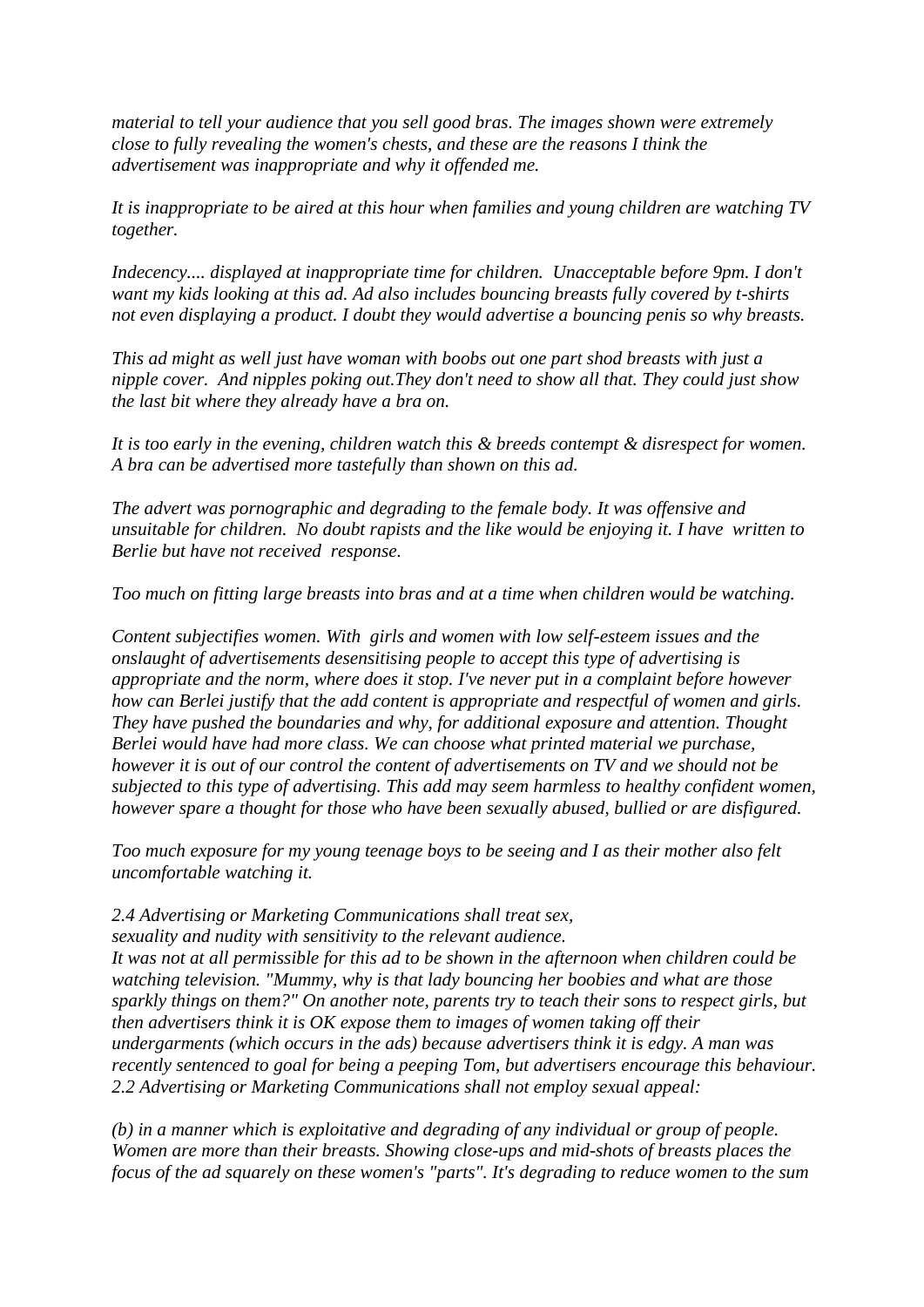*of their "parts", particularly when these images are shown to music that includes wolf whistling. Please, get this ad off our televisions.*

*We know we need this item of clothing, being a woman. What we do not need is to have such an explicit display of various breasts, in various forms.*

*It was graphic in terms of exposing breasts but not the nipple*

*This Ad for Bras is not something you want young children being exposed to. It has been on at various times sometimes earlier in the day. I think it's too much exposure. I don't need my young kids watching this.*

*It is too graphic especially during this time slot. Children don't need to see this.*

*My 8 and 10 year old sons were watching home and away and seen this as. It was very offensive and sexual for 7 pm at night.*

*While I understand it's natural and bras are a problem I'm sure they could get the point across in a less full on manner*

*It's just another poor attempt to try & show as much of the breast as the possibly can & they have taken it to far. I do not want to watch the news & have breasts thrown in my face - this world has gone mad & i from this day forward i will never by Berlei again - there is no class in your product or your advertising !!!!!*

*It's full of nude and near nude breasts I find it extremely offensive and borders on pornography. It's totally inappropriate and explisite I have 3 boys at home and think it's totally unnessacary and I personally would not go out and buy their bras. Now or in the future.*

*Unnecessary viewing of close ups of women's breasts with nipple covers/stickers-Do you show the tip of a mans penis when advertising mens underwear? No-*

*Why show women nipples with stickers?*

*I object and I'm sure many other woman would too as it's an awkward advertisement to watch while having children watching TV with you. Breasts wobbling, uncovered and only nipples covered to which is a form of nudity and at the time of 8.30 pm is inappropriate. It is potentially offensive. I don't want to watch TV with my kids and an Ad like this comes on. It's actually embarrassing ... Very Awkward!*

*Surely this is breaching the ASB code .. ?*

*Below is an attachment of the actual commercial. Thanks for your time. https://youtu.be/OJXNY38q2S0*

*The ad is very offensive to the community. As a woman I felt humiliated and embarrassed to watch an ad like that in the presence of young boys and elderly men. I also felt embarrassed watching it in the presence of my 11 year old daughter. My young girl feels intimidated about developing breasts after the viewing the ad. She thinks breast are painful and have red sores as depicted in the ad. There is nudity in the ad, especially in one scene whereby "circle*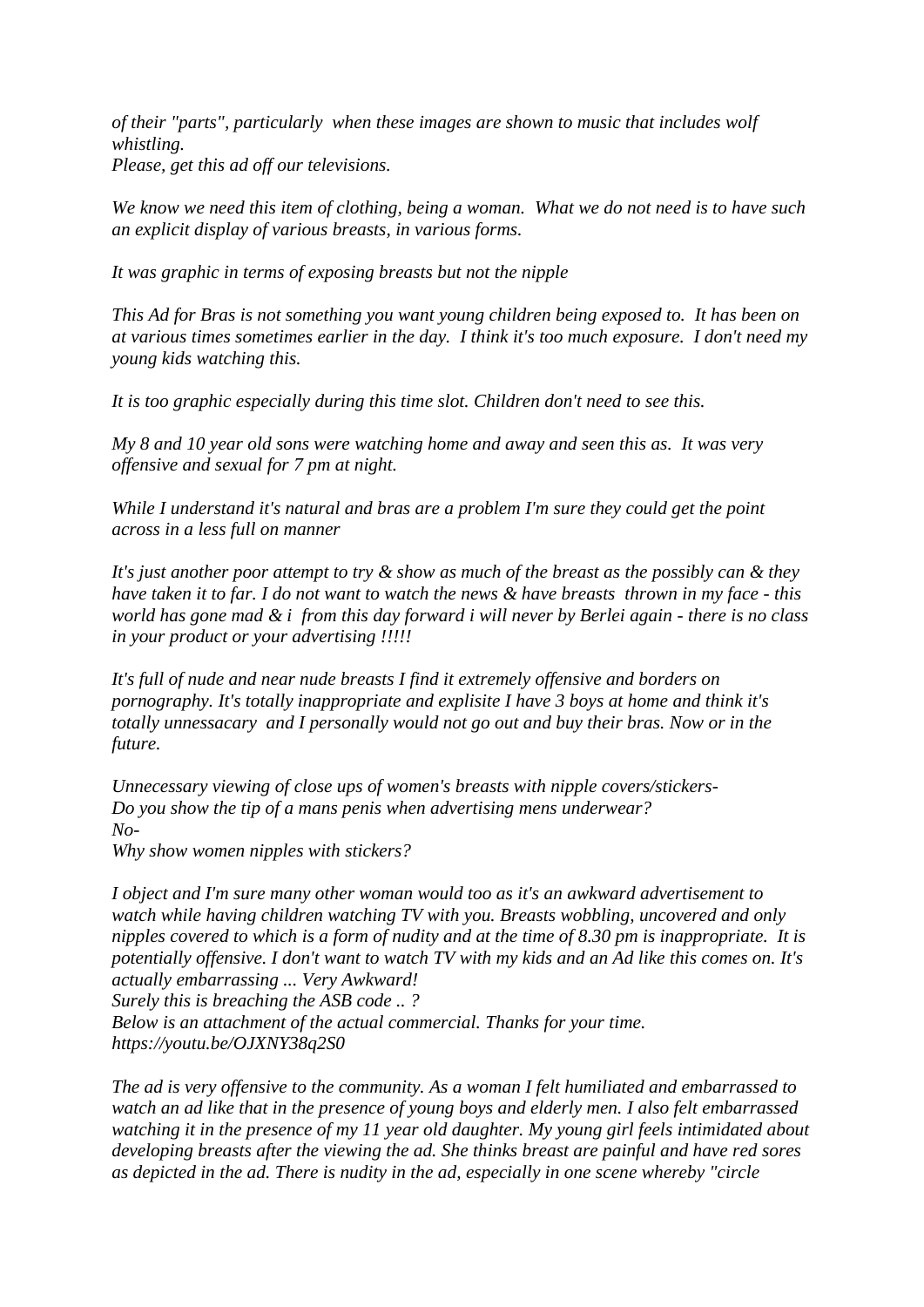*stickers" are being placed on the nipples of breasts. There is also nudity whereby a woman is scratching her breasts. That scene is very offensive, as women should not be degraded in that way. Yes Berlie can claim that ill fitting bras can cause itchiness, but so can ill fitting underpants, but it's offensive to scratch bottoms on TV. So why are scratching breasts allowed on TV?*

*The bouncing breast scenes is very sexual, especially the scene whereby the woman has pouted lips. There is too much close up cleavage.*

*Overall the ad is offensive, disturbing and rude and should not be on our TV screens.*

*I simply think it was entirely inappropriate for this time slot, its 8:00pm, young kids are watching Survivor on channel 10 and I simply think the content of the add was quite revealing and not appropriate for young kids to be viewing. I know for a fact this is a controversial ad and heard it has been taken off of certain social media outlets (which I would have thought were more relaxed than free-to-air tv)*

*Considering a fathers day ad was somehow rejected I'm perplexed as to how this managed to gain approval?*

*I have no problem with advertising bras, believe me, but the content of this add went too far, I don't want to see random women's exposed breasts on my television, please review.*

*Its quite revolting and cheap advertisement . Cannot watch the show with my family just because of that bra ad. Please stop that ad which Instagram has already banned . Thank you*

*It is too highly sexualised for viewing with a lot of cleavage and near exposure of breasts - it doesn't leave much to the imagination especially where there is a teenage boy in the house. i don't want my son viewing this nor my younger 7 yr old. we know bras can be uncomfortable but we don't have to have breasts practically shoved in our faces*

*Firstly I want to say that I wear berlei bras (not because of their advert but because they are a good product but may reconsider in protest if they continue along the same lines) and wonder who on earth is coming up with this???We as women know we have breasts and need to wear bras. We don't need to see a barrage of women's breasts displayed for women men and children to see. Of particular offence is the lady squeezing her breast with just a nipple cover. A little bit of modesty should be considered. We're not at the beach where you can expect people to be in bikinis or watching MA/R movies. We are in our lounge with family members and children. Lift your standards.*

*It is in your face and you see way too much of her groin area it's not appropriate especially when the boy model is wearing boy legs underwear and not jocks. Plus it is on every single ad break of the bachelor so is hard to ignore.*

*I was offended by practically bare breasts been thrown in my face. I think it is highly inappropriate and was embarrassed as I was watching Family Fued with my 10 year old son. It is inappropriate with how much of these womens breasts are exposed. It is unbelievably shown at 'family' viewing times, but in all honesty I would be embarrassed to see this add at any time of the day or night. Please have this add removed from our televisions. Thank you*

*You could see the women's breasts in full view besides the nipple*

*Not the appropriate time slot as children are still able to veiw and the ad showed very close up images of lots of breasts and touching and movement of them.*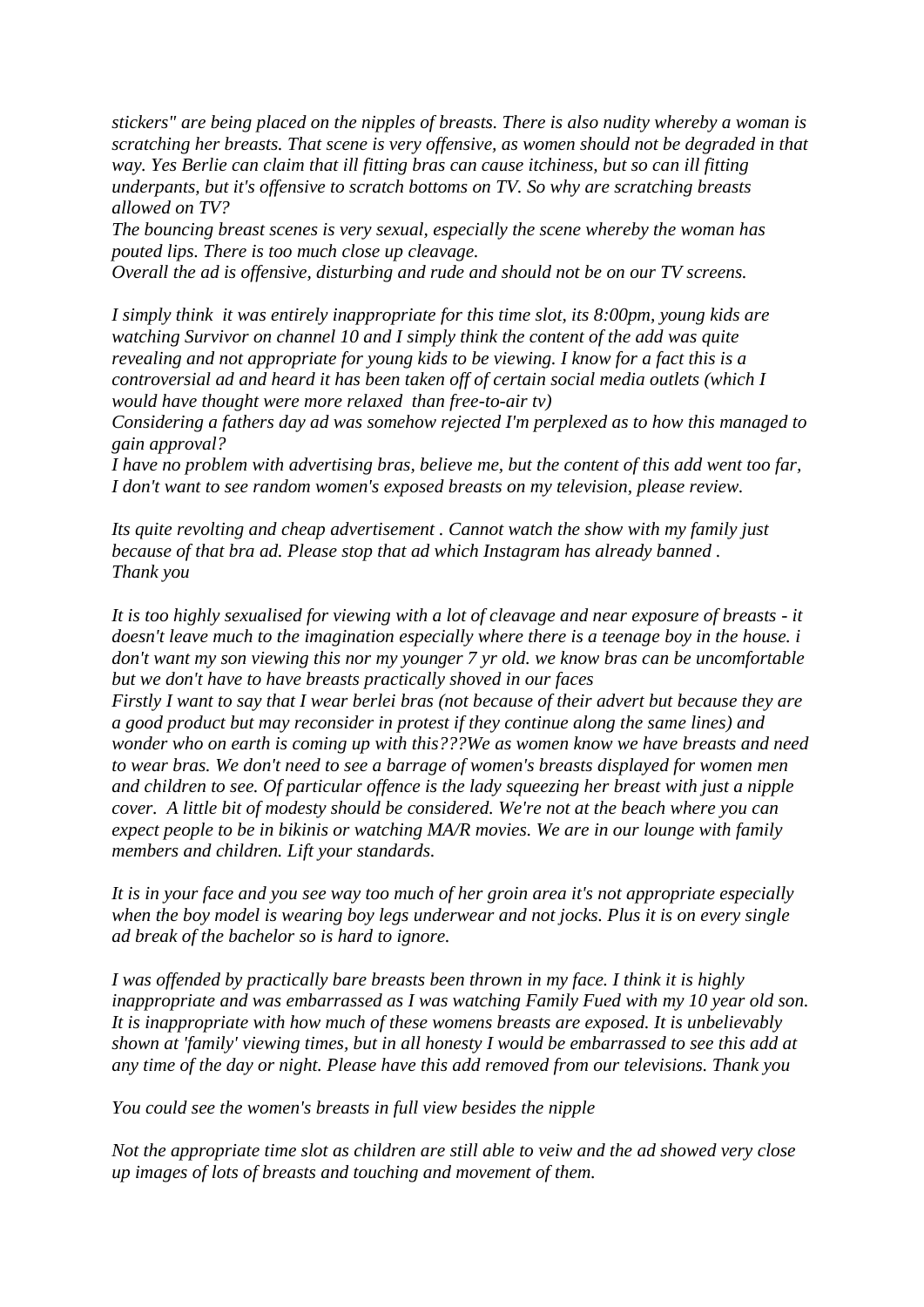*Boobs everywhere. So awkward watching TV with my family. Seriously this is prime time, what is the world coming to?*

*It's not appropriate to show near topless women wearing nipple covers 5.30pm in the afternoon when kids are watching.*

*I am offended because I feel it is too much boob for primetime tv ads.*

*Firstly, the ad was viewed at a time slot between 7-7:30 when both my 9 and 5 year old was watching TV. The ad contained a number of confronting images that even I as a woman felt uncomfortable seeing. The images of breasts without a bra under a thinly veiled shirt, movement of unsupported breasts moving up and down, breasts being shoved forcefully in a bra that is visibly too tight and one scene with only what appeared to be a stick on bra. I don't believe this type of advertising is necessary to sell a product especially given the time it was viewed.* 

*The ad including an excessive amount of nudity including the majority of a few women's breasts. There was a lot of cleavage shown, and even the irritation of skin on the breast. The entirety of the ad focused in on breasts as a bra ad would, but the way in which it was portrayed was inappropriate for most ages and un-tasteful.*

*Its embarrassing, giving too much information about womens issues that men and children dont need to see. Nothing is sacred anymore. I thought it was advertising some r- rated movie as it was quite confronting and purely showed too much. We dont get adverts with mens testicles flopping around inside their jocks do we?*

*Boobs everywhere! Talk about teenagers being addicted to porn! Of course they will be when boobs bouncing all over free to air tv is NORMAL !!!*

*Just wrong. These ads NO NOT help when it puts the full focus on a women's breast. Even my gay son turned away with this ad* 

*Shows taped breasts barely covered, breasts with only nipples covered, breasts bouncing in slow motion...completely inappropriate and unnecessary*

*This was in a family time slot and we all found offence as it was showing nearly naked breasts up close and people pulling on/off patches over their breasts. The content was not suitable for young children to watch. It was broadcast in the middle of a very commonly family-viewed program.*

*Unacceptable for the timeslot and amount of nudity. Even kids were shocked and said inappropriate*

*Images of bare breasts and parts of breasts being shown during family times and during a family show. I am offended by myself and my family having to watch nude images.*

*Ad focused on boobs. Too much breasts. Was shown during the show "family feud" with a lot of children watching. At 6.15pm on Sunday night. Very inappropriate.*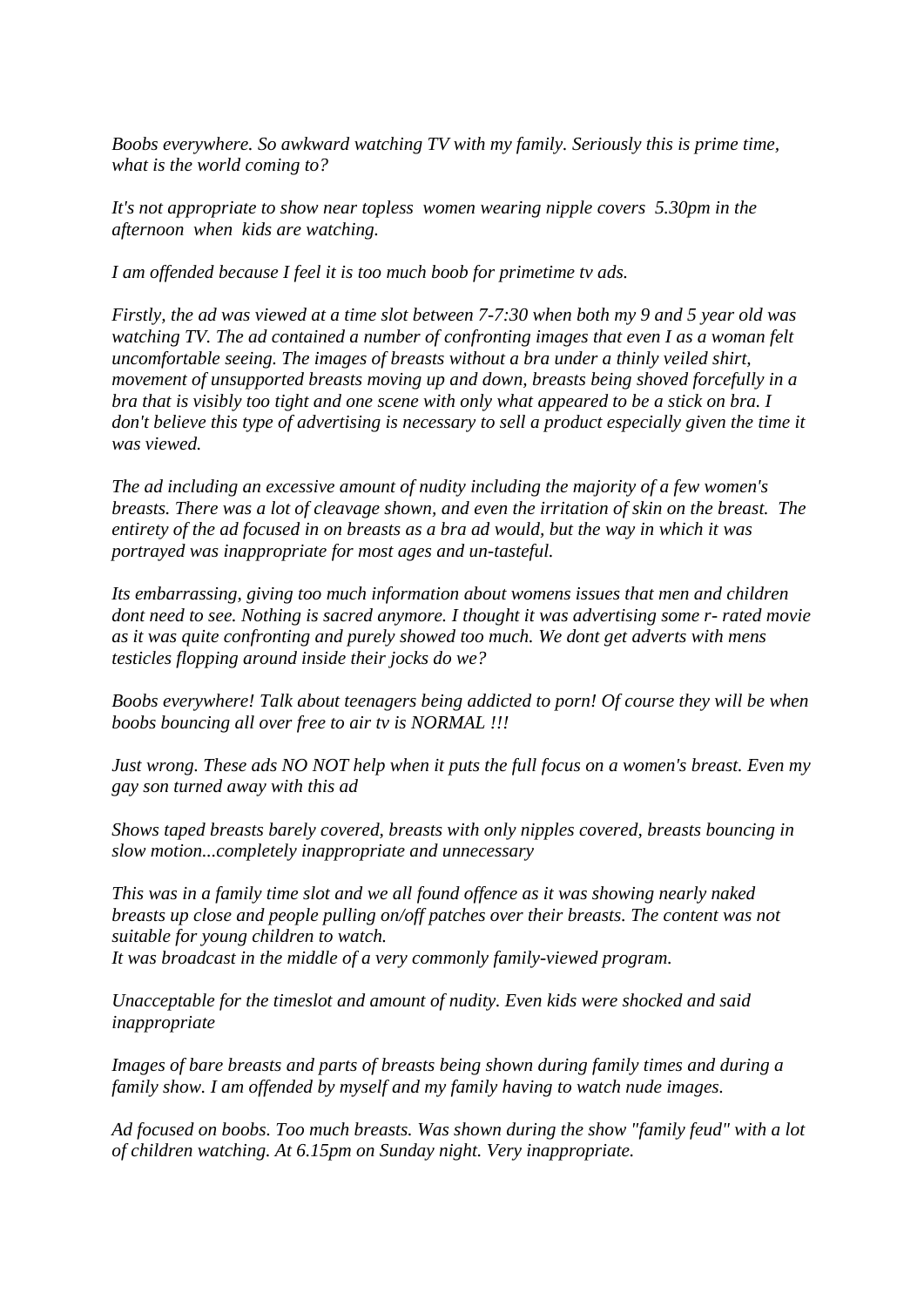*I have NEVER complained about an ad before but this ad was offensive. My son's were appalled. Totally inappropriate. Shame on you Berlei and Channel 10!*

# **THE ADVERTISER'S RESPONSE**

Comments which the advertiser made in response to the complainant/s regarding this advertisement include the following:

*We refer to the letter received on 5 September 2017 in relation to the complaints reference 0407/17. Hanes Australia Pty Ltd (formerly Pacific Brands Holdings Pty Ltd) owns the Berlei brand. Berlei is an intimates brand that manufactures, markets and retails bras and underwear for women.*

*We have considered the complaints and the advertisement in question in light of the provisions of the AANA Code of Ethics ("the Code").*

*We note that the nature of the complaint relates specifically to the concern that the advertisement in question contains inappropriate levels of nudity. We have carefully considered the Code, and have assessed its provisions against the content of this advertisement. We submit that the advertisement does not breach the Code on any of the grounds set out in the same.*

*Section 2.5 of the Code provides that "Advertising or Marketing Communications shall treat sex, sexuality and nudity with sensitivity to the relevant audience." The advertisement in question features multiple and varied shots of women's cleavage being fitted into ill-fitting and uncomfortable bras. The ad serves to highlight some of the extreme lengths women go to in order to fit into a bra that may be trendy or fashionable but is not comfortable or supportive. Also spliced in are occasional vintage shots of older types of uncomfortable bras.*

*In most cases the breasts are covered, however in some instances the breasts are seen but the nipple is always censored. Importantly none of the shots of breasts used in the advertisement are glamourised or sexualised in any way, in fact they are depicted in an unglamorous and harsh light in order to highlight the discomfort associated with fitting breasts into an illfitting bra. Accordingly, in our view the level of nudity present in the advertisement is mild at most, and treats the subject matter with an appropriate level of sensitivity to the relevant audience. Most reasonable consumers in our view will recognise that the intention of the ad is not to excite viewers with inappropriate sexual imagery, but rather, to draw attention to a common problem that impacts all females in a frank but light-hearted manner.*

*We note that the advertisement was issued with a "J" rating by CAD and was shown in timeslots appropriate to that rating, outside of children's programming.*

*On the above bases, we submit that the advertisement does not breach provision 2.4 of the Code. Further, we submit that the advertisement does not breach any other provisions of the Code.*

# **THE DETERMINATION**

The Advertising Standards Board (the "Board") considered whether this advertisement breaches Section 2 of the AANA Code of Ethics (the "Code").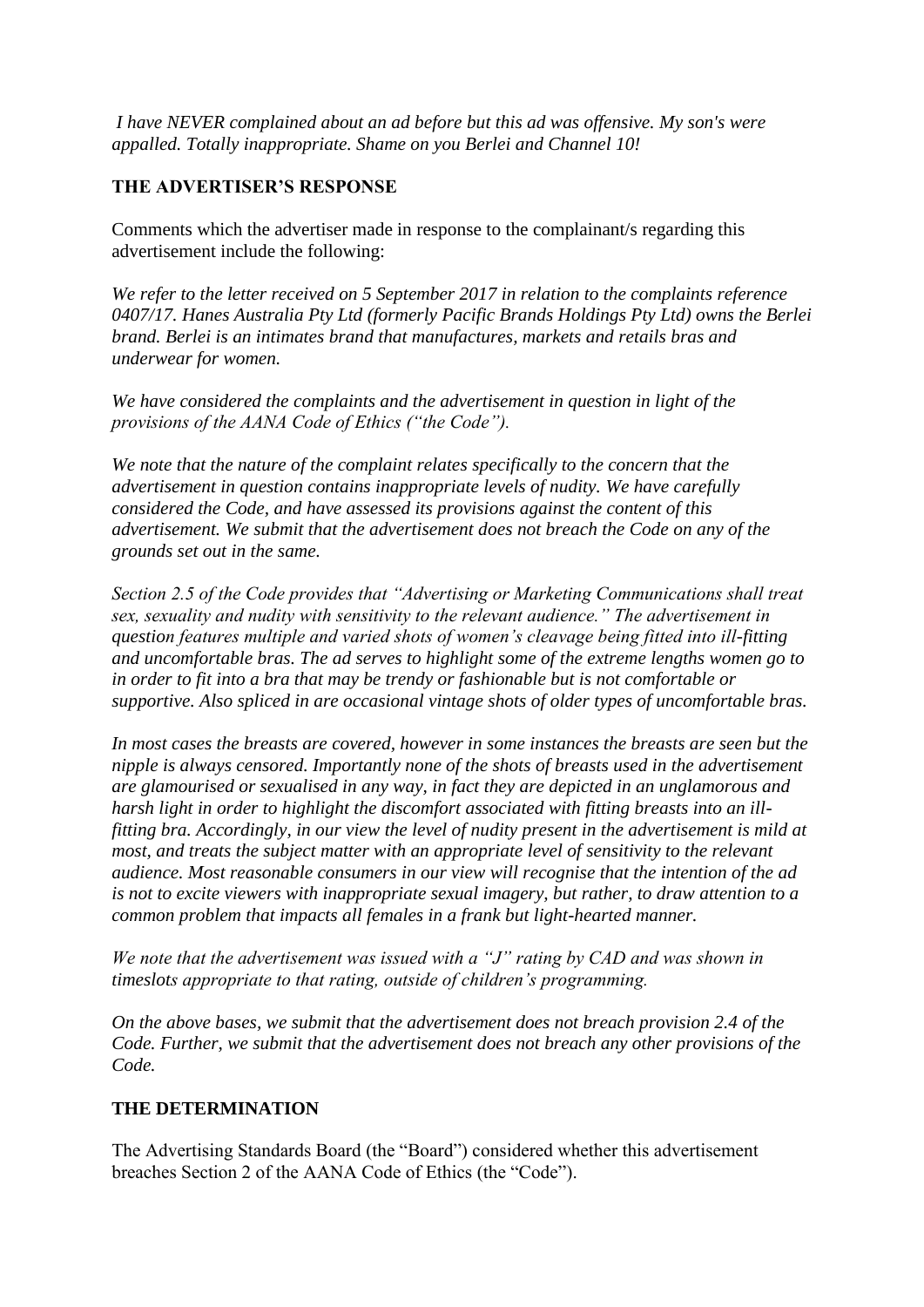The Board noted the complainants' concerns that the advertisement features unacceptable levels of nudity, indecency and inappropriate exposure of women and their breasts.

The Board viewed the advertisement and noted the advertiser's response.

The Board considered whether the advertisement was in breach of Section 2.2 of the Code. Section 2.2 of the Code states: "Advertising or marketing communications should not employ sexual appeal in a manner which is exploitative and degrading of any individual or group of people."

The Board noted the AANA Practice Note which provides guidance on the meaning of the terms exploitative and degrading:

Exploitative - purposefully debase or abuse a person for the enjoyment of others, lacking in moral, artistic or other values Degrading – lowering in character or quality a person or group of people.

The Board noted that in order to breach this Section of the Code the images would need to be using sexual appeal in a manner that is considered both exploitative and degrading.

The Board noted that this television advertisement features many different women struggling with various bras and options for breast support or coverage to suit certain outfits. The women are seen lifting and strapping their breasts while particular text appears on screen such as "suppressed, hidden away, bound, lumped together and forced apart." The final scene shows women wearing the new product called Womankind and website details and stores that stock the product.

The Board noted that some of the images expose a significant amount of the women's breasts but considered that as the woman are shown struggling with bras and various other options, the portrayal of the women are not sexualised images and does not employ sexual appeal to promote the new bra.

The Board considered that the women are presented in a realistic light and that many female members of the community would recognise and identify with the battle of bra comfort.

The Board considered that all the women are portrayed in a manner that is true to life and note in a manner which is exploitative and degrading of any individual or group of people.

The Board then considered whether the advertisement was in breach of Section 2.4 of the Code. Section 2.4 of the Code states: "Advertising or Marketing Communications shall treat sex, sexuality and nudity with sensitivity to the relevant audience".

The Board noted the advertisement had been rated J by CAD which is similar to a PG rating but with care and noted that the advertisement had been aired at times appropriate to this rating.

The Board noted that overall the tone of the advertisement is one of struggle and it does not have a sexual tone at all. The Board considered that some members of the community would prefer that images of women's breasts were not shown on television at a time that could be